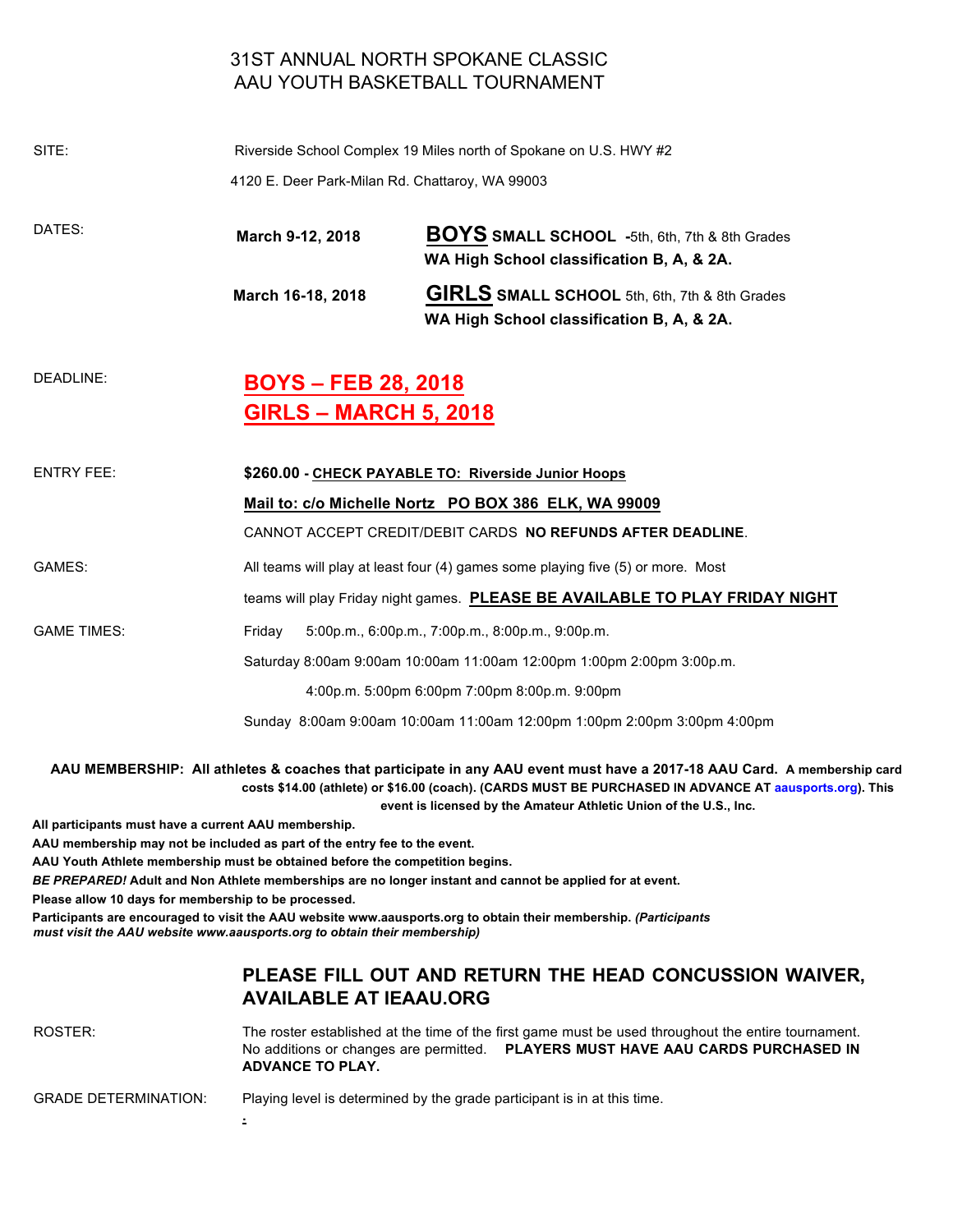| ELIGIBILITY: | *All participants must come from schools feeding the same high school, private schools will be<br>determined eligible based on their finish in the Spokane AAU league (determined by tournament<br>officials.) We are trying to keep this tournament competitive at the small school level, any Spokane<br>area small school team who wishes to participate must first be approved by the North Spokane<br>Classic committee. Riverside AAU teams will be allowed participation upon approval by the<br>Riverside AAU league director.                                                                   |
|--------------|----------------------------------------------------------------------------------------------------------------------------------------------------------------------------------------------------------------------------------------------------------------------------------------------------------------------------------------------------------------------------------------------------------------------------------------------------------------------------------------------------------------------------------------------------------------------------------------------------------|
| OFFICIATING: | Only registered association officials will be used.                                                                                                                                                                                                                                                                                                                                                                                                                                                                                                                                                      |
| RULES:       | Boys High School Federation Rules 2017-2018. The exception to these rules are:                                                                                                                                                                                                                                                                                                                                                                                                                                                                                                                           |
|              | Special Technical Foul Rule: with any technical foul, automatic two (2) points awarded<br>to the other team plus award of ball out of bounds. A technical foul also counts as a<br>personal foul. Tie Breaker Rules have been determined by the North Spokane Classic<br>committee and will be displayed at tournament. All teams will play two 20 minute<br>halfs with a stop clock the last minute of the first half and the last 3 minutes of the<br>second half. There will be NO 30-second shot clock. All girls and boys 5 <sup>th</sup> and 6 <sup>th</sup> grade will use the<br>28.5 inch ball. |
| AWARDS:      | Individual awards to the top THREE (3) teams in each division.                                                                                                                                                                                                                                                                                                                                                                                                                                                                                                                                           |
|              |                                                                                                                                                                                                                                                                                                                                                                                                                                                                                                                                                                                                          |

| (509) 467 4900 | 1800 535 4900  |
|----------------|----------------|
| (509) 467 7111 | 1 800 228 5150 |
| (509) 466 3020 | 1 800 323 5796 |
| (509) 468-5020 | 18558234664    |
|                |                |

These motels offer easy access to the Riverside Complex.

If for some reason, you will not be sending a team to the Tournament at North Spokane, PLEASE give this information to someone in your community that might be interested.

## **Michelle Nortz, DIRECTOR**

**(509) 481-5018- CELL**  tricountybasketball@yahoo.com

## NORTH SPOKANE CLASSIC c/o Michelle Nortz **PO BOX 386 ELK, WA 99009**

31ST ANNUAL NORTH SPOKANE CLASSIC AAU BASKETBALL TOURNAMENT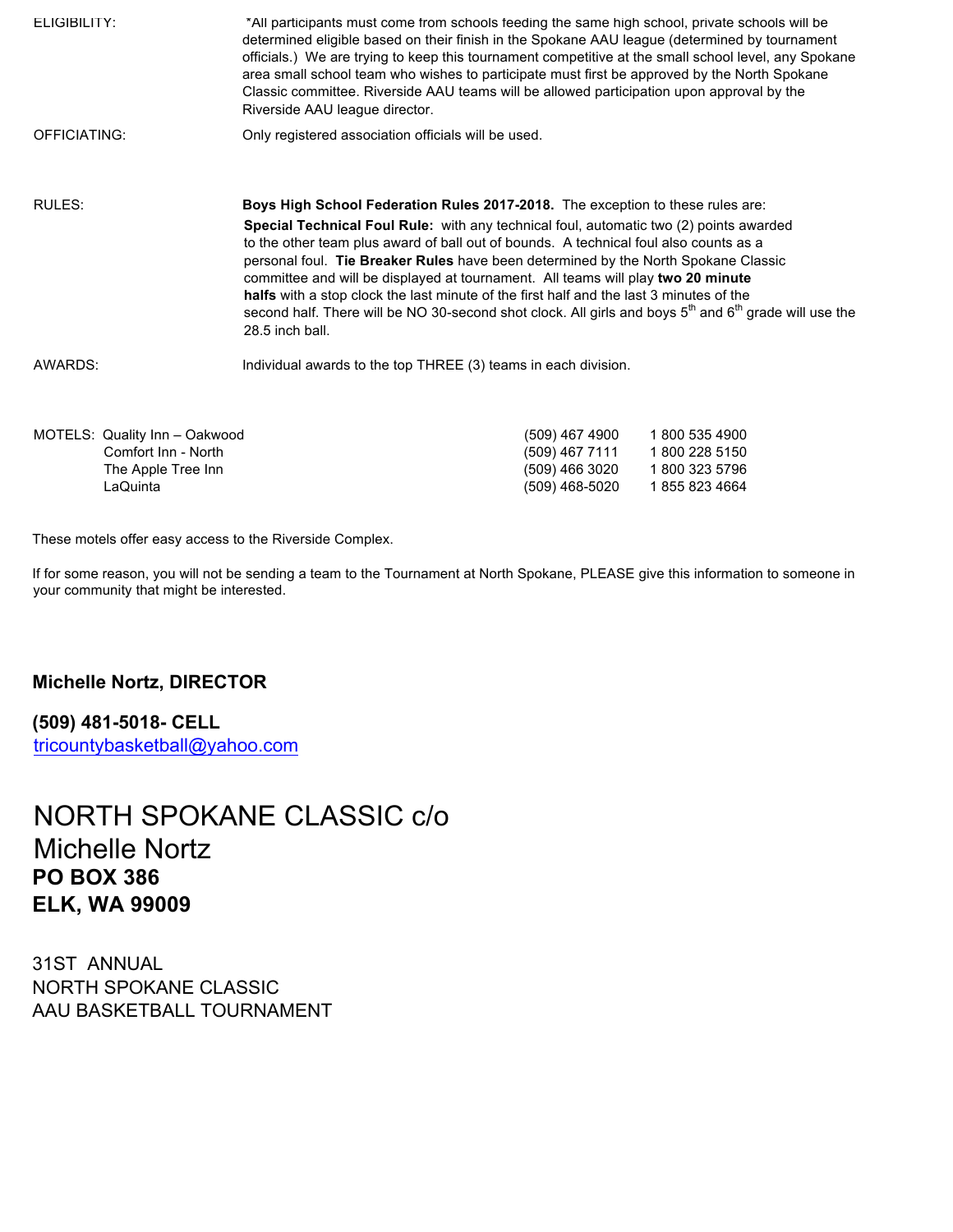|                                                                                                     |                                                                                         | <b>NORTH SPOKANE CLASSIC</b><br>AAU TEAM REGISTRATION FORM | 2018                        |                                                                                                                                                                                                                                      | OFFICE USE ONLY<br><b>RECEIVED ON:</b><br>PAID BY CHECK # |
|-----------------------------------------------------------------------------------------------------|-----------------------------------------------------------------------------------------|------------------------------------------------------------|-----------------------------|--------------------------------------------------------------------------------------------------------------------------------------------------------------------------------------------------------------------------------------|-----------------------------------------------------------|
|                                                                                                     |                                                                                         |                                                            |                             |                                                                                                                                                                                                                                      | <b>CONCUSSION</b><br><u>!</u>                             |
|                                                                                                     |                                                                                         |                                                            |                             |                                                                                                                                                                                                                                      |                                                           |
|                                                                                                     |                                                                                         |                                                            |                             |                                                                                                                                                                                                                                      |                                                           |
|                                                                                                     |                                                                                         |                                                            |                             |                                                                                                                                                                                                                                      |                                                           |
|                                                                                                     |                                                                                         |                                                            |                             |                                                                                                                                                                                                                                      |                                                           |
|                                                                                                     |                                                                                         |                                                            |                             |                                                                                                                                                                                                                                      |                                                           |
|                                                                                                     |                                                                                         |                                                            |                             |                                                                                                                                                                                                                                      |                                                           |
|                                                                                                     |                                                                                         |                                                            |                             |                                                                                                                                                                                                                                      |                                                           |
| TEAM NAME:____________________________CITY REPRESENTING:__________________CLUB #___________________ |                                                                                         |                                                            |                             |                                                                                                                                                                                                                                      |                                                           |
| (CHECK ONE): BOYS MARCH 9-11 TOURNAMENT DEADLINE FEBRUARY 28, 2018                                  | GIRLS MARCH 16-18 TOURNAMENT DEADLINE MARCH 5, 2018<br><b>NO REFUNDS AFTER DEADLINE</b> |                                                            |                             |                                                                                                                                                                                                                                      |                                                           |
|                                                                                                     | GIRLS 5th _____________GIRLS 6th ____________GIRLS 7th ________                         |                                                            |                             |                                                                                                                                                                                                                                      | GIRLS 8th                                                 |
| NAME (LAST)                                                                                         | <b>EIRST</b>                                                                            |                                                            | BIRTHDATE SCHOOL GRADE AAU# |                                                                                                                                                                                                                                      |                                                           |
|                                                                                                     |                                                                                         |                                                            |                             |                                                                                                                                                                                                                                      |                                                           |
|                                                                                                     |                                                                                         |                                                            |                             |                                                                                                                                                                                                                                      |                                                           |
|                                                                                                     |                                                                                         |                                                            |                             |                                                                                                                                                                                                                                      |                                                           |
|                                                                                                     |                                                                                         |                                                            |                             |                                                                                                                                                                                                                                      |                                                           |
|                                                                                                     |                                                                                         |                                                            |                             |                                                                                                                                                                                                                                      |                                                           |
|                                                                                                     |                                                                                         |                                                            |                             |                                                                                                                                                                                                                                      |                                                           |
|                                                                                                     |                                                                                         |                                                            |                             | <u>and the second part of the second part of the second part of the second part of the second part of the second part of the second part of the second part of the second part of the second part of the second part of the seco</u> |                                                           |
|                                                                                                     |                                                                                         |                                                            |                             |                                                                                                                                                                                                                                      |                                                           |
|                                                                                                     |                                                                                         |                                                            |                             |                                                                                                                                                                                                                                      |                                                           |
|                                                                                                     |                                                                                         |                                                            |                             |                                                                                                                                                                                                                                      |                                                           |
|                                                                                                     |                                                                                         |                                                            |                             |                                                                                                                                                                                                                                      |                                                           |